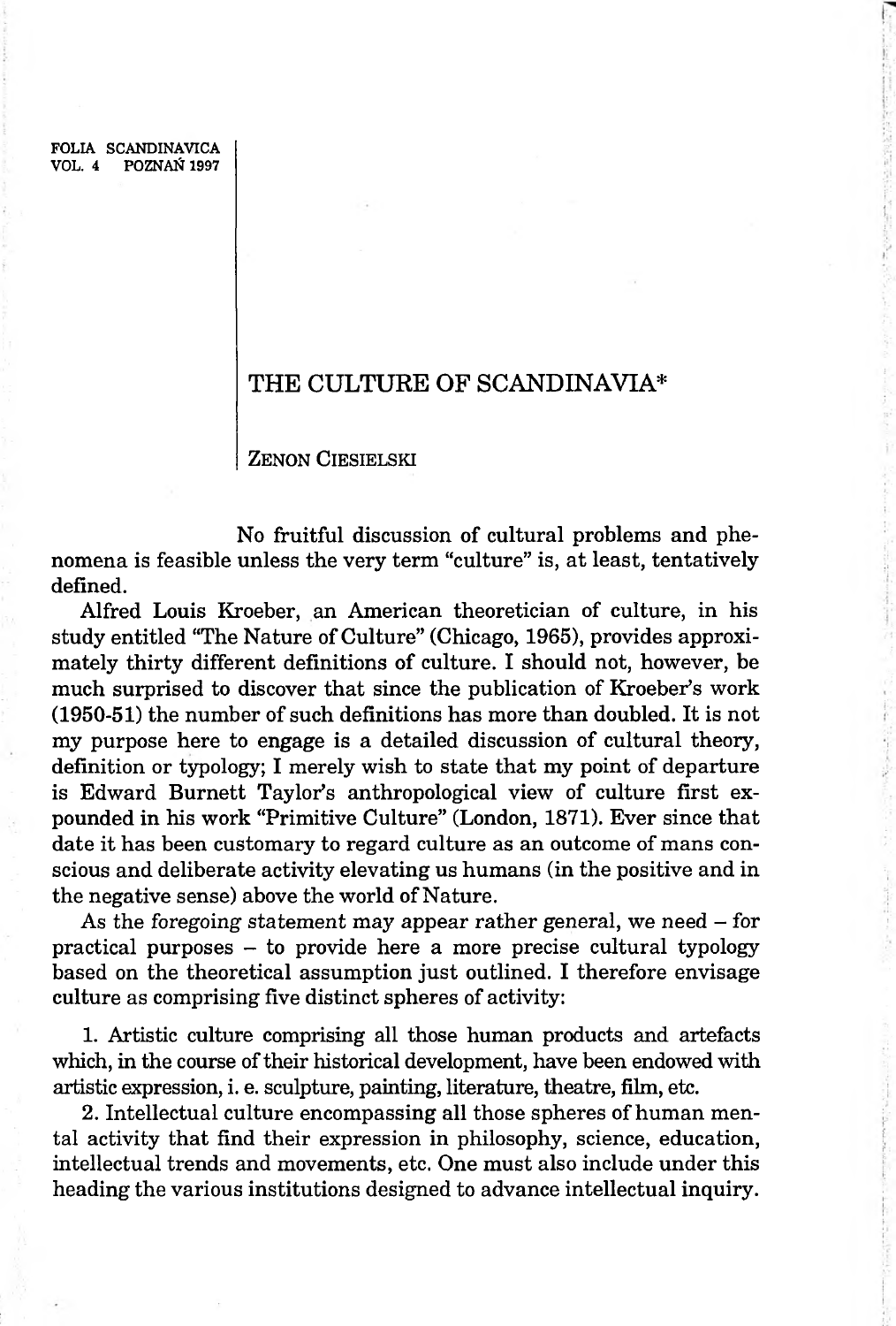3. Sociopolitical culture embracing the totality of interpersonal relationships and phenomena and their institutionalised forms.

4. Moral and religious culture, i.e. all ideas and notions of ethical, magical, mythological, and religious nature.

5. Technological and civilisational culture encompassing the development of various means of production and all other tools and devices designed to make human life easier together with the processes involved and their influence on human social organisation.

This typology, I believe, covers all or  $-$  to be more cautious  $-$  almost all the spheres of human activity inferrable from the conception of culture initially postulated.

It also appears desirable to define more precisely the notion of Scandinavia as the exact meaning of this term varies depending on the criteria adopted, on whether they are predominantly geographical, historical, linguistic and ethnic, political and administrative. I propose to employ the last of these criteria as a point of departure without, however, losing sight of the fact that the present-day political-administrative boundaries of the Scandinavian countries have, historically speaking, been subject to considerable change and fluctuation. We should also bear in mind the importance of other criteria just enumerated. Scandinavia then  $-$  in sense in which I use the term here – comprises all the states and autonomous religions that constitute the Nordic Council, a body which represents in the legal and organisational sense the culmination of several centuries of efforts aimed at giving substance to the idea of Scandinavism, i.e. of close co-operation, in various fields, of all those states of Northern Europe that share geographical, historical and cultural affinities. Thus, proceeding westward, this region - or rather, macroregion - is seen as embracing the following states and autonomous territories: Finland and the Aland Islands, Sweden, Norway, the so-called Insular Scandinavia, i.e. Spitsbergen, the Faeroese Islands, Iceland, Greenland and a country that does not fit the current administrative and national organisation of Scandinavia, namely Lapland, situated in the north of Finland, Sweden and Norway and beyond Scandinavia's geographical borders (the Kola Penisula).

The countries listed above collectively form a cultural macroregion which, notwithstanding in affinities with European and world culture, exhibits cultural idiosyncrasies and peculiarities. The same holds true of culture of the German-speaking countries, of Anglo-Saxon culture, of Roman (Latin) culture and of Slavonic culture, to mention only the European counterparts of Scandinavia. This paper, however, will focus entirely on Scandinavian culture.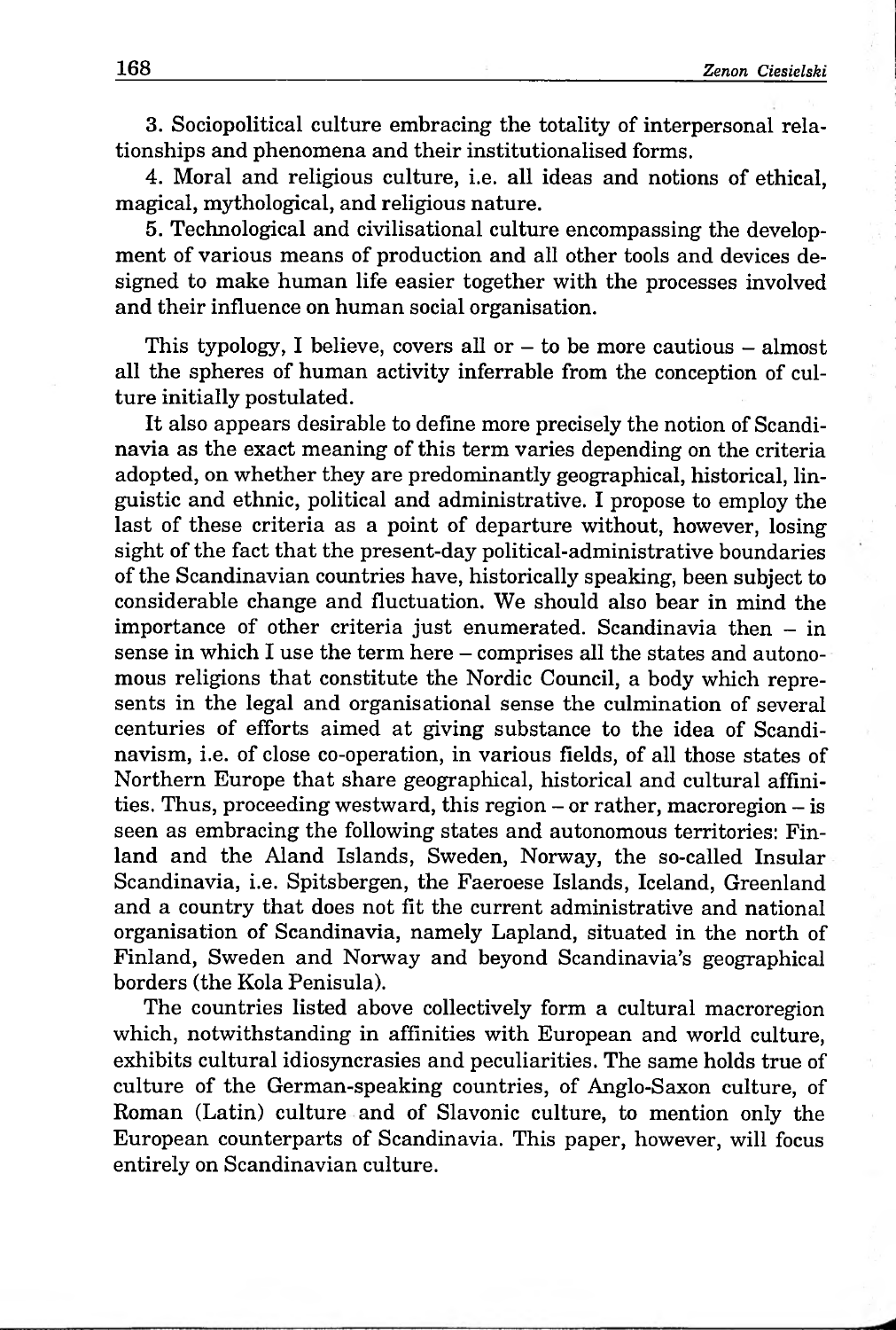As will have been noted, Scandinavia and its culture can be seen as both homogenous and heterogenous. Let us begin with the differentiating factor. Two examples will help to clarify the matter. The Scandinavian peoples and ethnic groups are not ethnogenetically identical. The Nordic group comprises the peoples of North Germanic origin, i.e. the Danes, Swedes, Norwegians, Faeroesians, and Icelanders. Another division includes the peoples of Ugro-Finnic descent, such as Finns, Karelians, and Lapps. The inhabitants of Greenland, Aleut, Eskimos, also called Inuit, represent still another ethnic entity.

Numerically and culturally, Scandinavia is dominated by the representatives of the Nordic group (18.300.000 people) who account for 78 per cent of the entire population of the region. They are followed by the Ugro-Finnic peoples represented by 5.000.000 Finns and Karelians and 35.000 to 55.000 Lapps, i.e. 21.8 per cent of the region's population. Finally, there are about 54.000 Greenlanders (0.2 per cent). Evident ethnic differences, however, tend to be if not entirely levelled out then at least diminished by historical intermingling of these various ethnic elements. A case in point is Finland where, as a result of the Swedish incursions of the 12th and 13th century and of the political association of the two countries, dating from the 19th century, a sizeable Swedish population is to be found. The Swedes living in Finland, however close their ties with that country may be, still from their own linguistics enclaves. Hence there are two official languages in Finland, Finnish and Swedish.

Another source of Scandinavian diversity is to be seen in the differences in the historical development of the various national and ethnic groups residing in the region. There is thus in Scandinavia both an "older" and a "younger" culture. The former is represented by Danish and Swedish culture which has enjoyed continuous and virtually uninterrupted development since the Middle Ages. The "younger" cultures of Scandinavia, namely, Norwegian Finnish, Icelandic, and Faeroese, are those that, having experienced a period of Danish or Swedish cultural dominance, underwent a process of national reawakening or became conscious of their national identity in the 19th and 20th century. The cultures of Lapland and Greenland have only recently begun their transition from folk culture to the so-called "high" culture. In this respect, too, the differences have tended to become less pronounced because the "younger" cultures, in the course of their rebirth and redefinition of their national identity, have assimilated the heritage of the "older" cultures. Finland can once again serve as good example here. There the process of national self-definition was initiated by the so-called Fennomen, active during the Enlightenment and especially so, at the time of Romanticism. In Norway numerous followers of the prominent Romantic poet Johan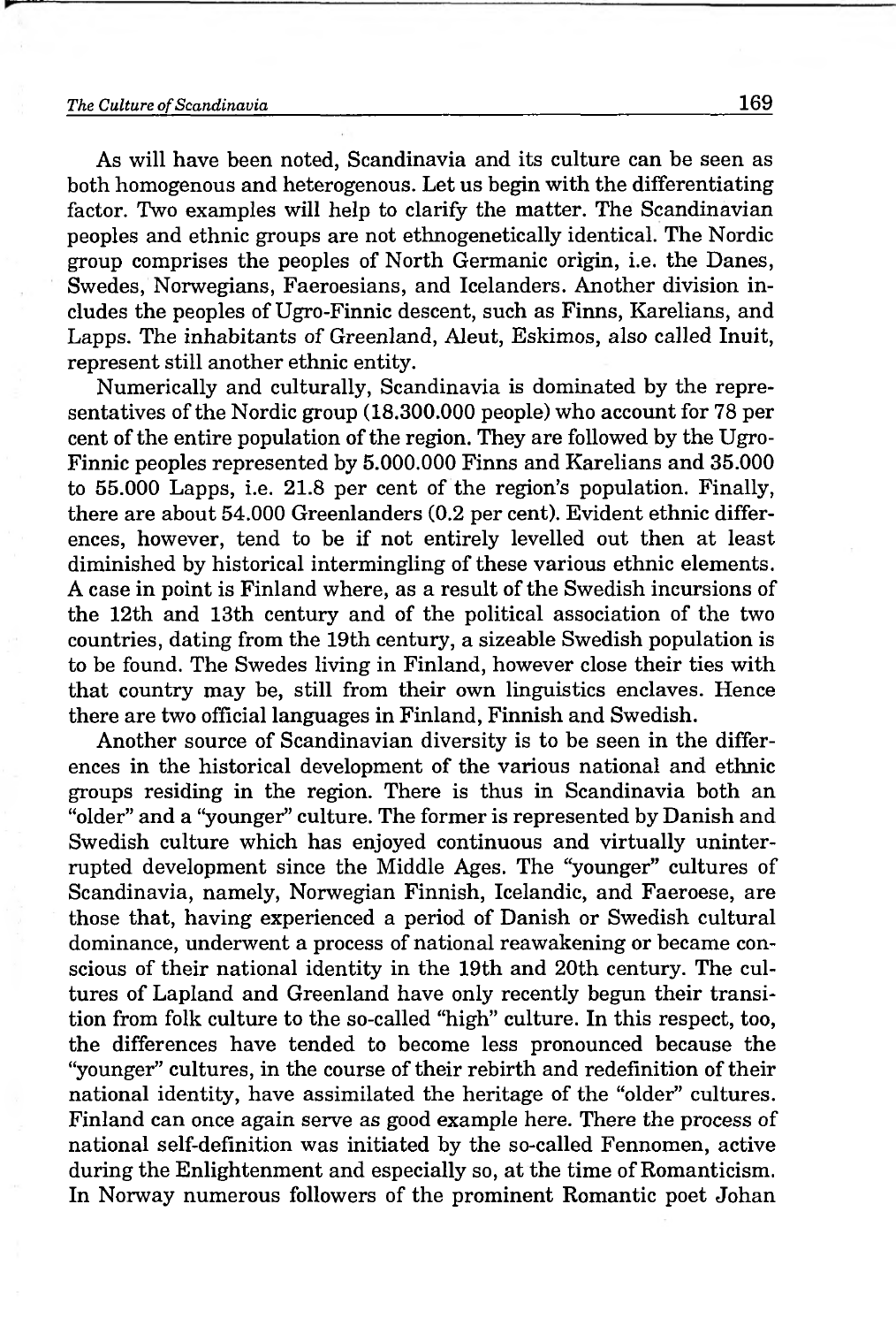Welhaven (1807-1873) likewise exploited the cultural achievement of the epoch of Danish domination. Cultural lag was, moreover, compensated for by the dynamism and vigour of the "younger" cultures. Thus the culture of Norway, where the process of national rebirth began in mid-19th century, had by the end of that century become almost a synonym of Scandinavian culture in Europe, largely due to such prominent figures as the novelist Henrik Ibsen (1828-1906) and Bjørnstjerne Bjørnson (1832-1910), the composer Edvard Grieg (1843-1907) or the painter and engraver Edvard Munch (1863-1944). The situation was similar, if somewhat less spectacular, in Finland whose culture won European recognition thanks to the composer Jean Sibelius (1865-1957), the writer and Nobel Prize winner Eemil Sillanpaa (1888-1964) or the painter and engraver Axel Gallen-Kallela (1865-1931).

As can be seen, I perceive the culture of the Scandinavian macroregion not as a mechanical sum of its individual nation and ethnic cultures but as a kind of synthesis. Focusing on that which is culturally common to all Scandinavians, I intend to do justice to the differences as well. We are nevertheless, I think, justified in assuming that the culture of Scandinavia represents "a unity of diversity", which, according to Albert Camus, is a characteristic feature of the European continent.

While viewing of Scandinavian culture as a separate and complete entity, it is necessary to single out those factors that, notwithstanding various important affinities with the rest of Europe, make it different from other supranational cultures, Anglo-Saxon, Roman or Slavonic. There are, I believe, three such motive forces in the development of Scandinavian culture that endow it with a distinct character of its own. They are 1) Nordic antiquity; 2) Christianity; 3) folk tradition.

Nordic antiquity testifies to the cultural advancement in the early Middle Ages of the Nordic Scandinavians, i.e. Norwegians, Danes, Swedes and the inhabitants of the territories they controlled in the Viking period. The Viking epoch (800-1050) represents Nordic antiquity at the peak of its development. It was at the time that the Scandinavians, while cultivating their own tradition, successfully assimilated and adopted the various cultural influences of the East (East Slavonic territories, Byzantium, even Baghdad caliphates) and the West (Celtic, Anglo-Saxon, German, Frankish, Ibero-Arabic, Italian, and Hellenic cultures). As a result, the Nordic culture of the time flourished and thrived as is evidenced, for instance, by the runic writing system used from the 3rd until the 13th century, occasionally even until the modern times. One must note that only those cultures that had reached a sufficiently high level of civilisational development (Greek, Latin, Phoenician, and Egyptian cultures) succeeded in evolving their own writing systems.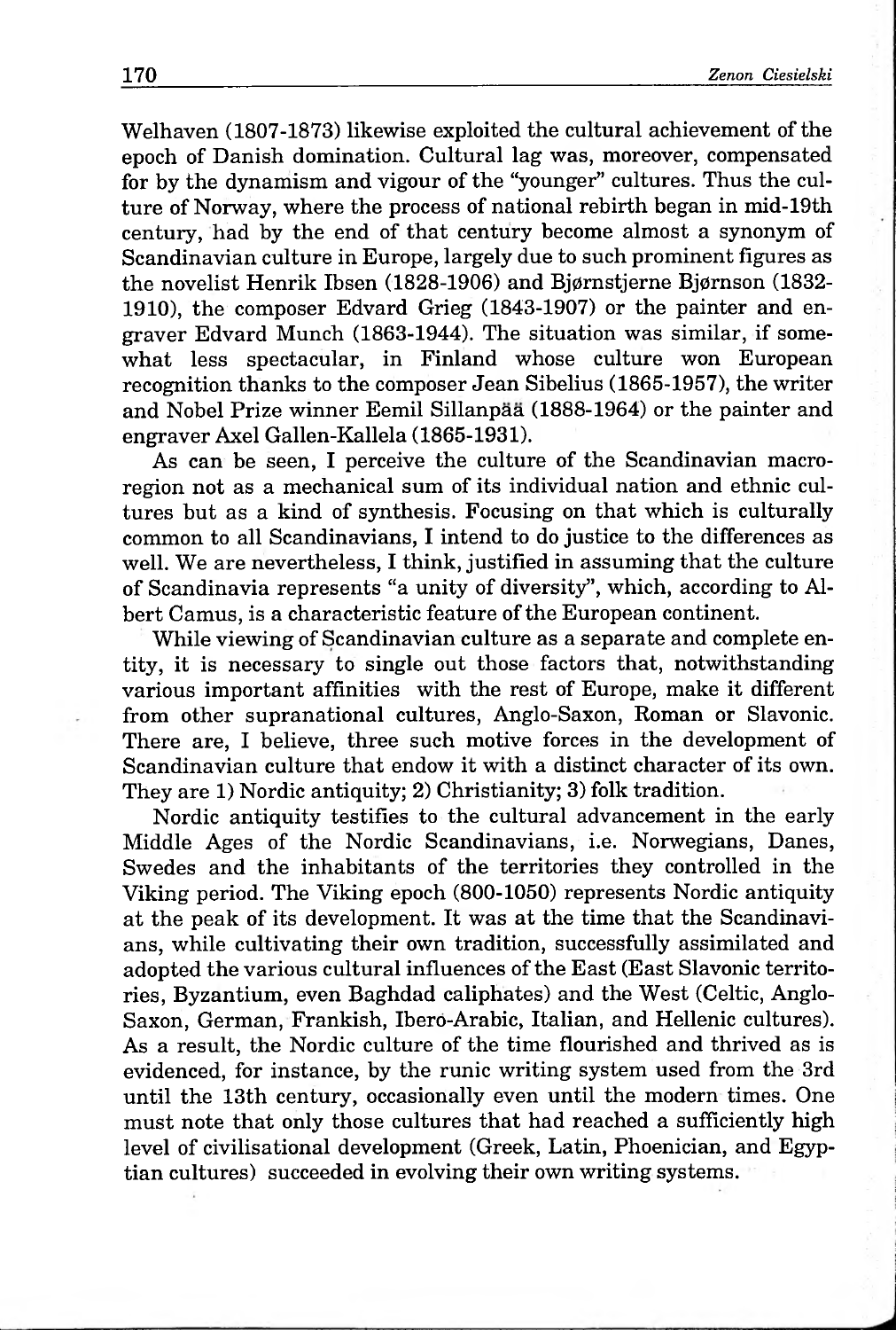The Scandinavians of that time also had a mythology of their own which, though generally viewed as part of a common Germanic heritage, was preserved and written down in Iceland, primarily in the so-called Older Edda. They also possessed an original and artistically sophisticated literature represented by the Eddas, sagas and skaldic poetry. It is worth noting that the narrative technique of the sagas shows an affinity with contemporary behaviouristic prose, and that the formal and technical sophistication of skaldic poetry found its artistic equivalent in the poetry of European Baroque.

The Scandinavia of that era also produced a varied and original art evidence of which can be seen in bas-relief stone sculpture, wood engraving, jewellery and goldsmithery. The civilisational achievement of the Scandinavia is comparable, in terms of its cultural importance, to that of ancient Greece and Rome in the Mediterranean culture. Nordic antiquity functions in the same way  $-$  it testifies to the religion's historical greatness and is a point of cultural reference and a source of inspiration, especially so whenever Scandinavia's cultural development is threatened or otherwise hampered.

The importance of Christianity for the evolution of Scandinavian culture must be examined in its two historical phases, i.e. Western (Roman) Christianity and Protestantism. Western European Christianity was relatively slow to take root in Scandinavia; the process continued from the second half of the 10th century until the mid-13th century, and in Lapland until the 17th century. That was mainly due to the fact that Scandinavia was situated beyond the borders of the Roman Empire where this kind of religion became definitely established in the 4th century.

The Christianisation of the Scandinavian peoples began thus in the second half of the 10th century and the new creed and ritual was introduced in four distinct ways. The feudal manner of transition to the new religion consisted in the monarch's baptism followed by the baptism of his subjects (Denmark, Norway, Sweden). In Iceland, where there was no  $\alpha$  central authority, the process was democratic in character  $-$  all the free populace of the islands gathered together in a special meeting (allting) and collectively resolved to adopt Christianity as their faith. Finland was Christianised as a result of the Swedish crusades. And, finally, Lapland switched to the new faith under the influence of the missionaries who spread it within that country.

Discussing the introduction of Christianity in Scandinavia we must also note an important and significant fact  $-$  the first missionaries and clergymen refrained, in principle at least (or did so to a considerably lesser extent than was the case in, for instance, the Slavonic countries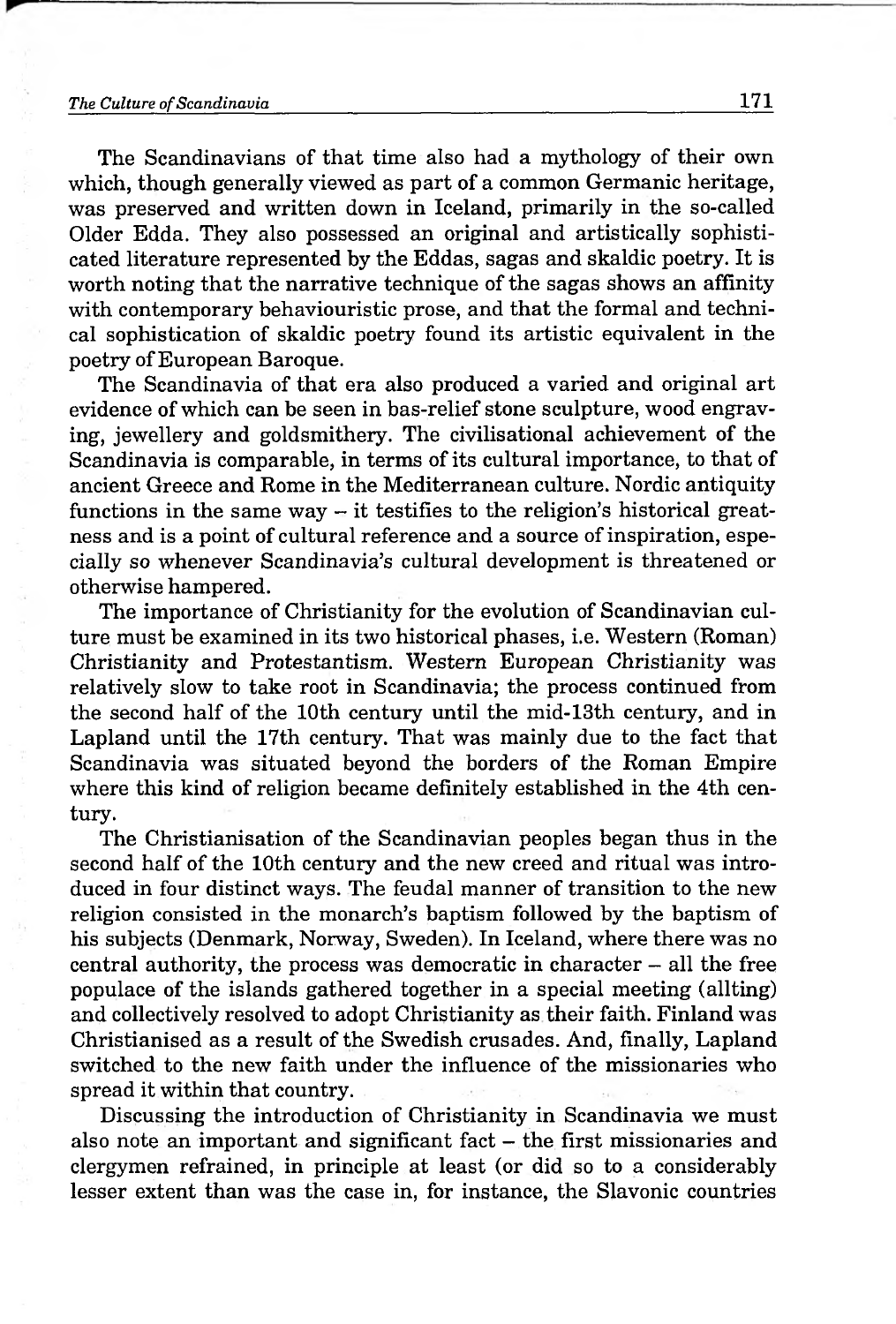(from destroying the relicts of the old pre-Christian, therefore pagan, culture. And thus the runic writing system, used also for magical purposes, coexisted with the Latin alphabet in the course of several centuries. Mediaeval monuments, shrines and other relics, for instance, baptismal fonts, sepulchres, church walls often carry runic inscriptions. Monastic scribes wrote down the songs of the Eddas, long present in the oral tradition and full of mythological stories; They also transcribed the old sagas and numerous specimens of skaldic poetry. All that testifies to the tolerance and wisdom of those missionaries and clergymen and to their appreciation of the high achievement of Scandinavia's pre-Christian culture.

A factor of some importance might also have been the cultural affinity between the Nordic culture and that represented by the German and Anglo-Saxon missionaries. Thus in mediaeval Scandinavia Christianity was in a sense "de-Europeised". "de-Europeisation" is a phenomenon only recently observed in the Roman Catholic Church, principally during the pontificate of John Paul II; it is aimed at adapting Christianity to local, often exotic, customs and traditions ("inculturisation"). As can be seen, mediaeval Scandinavia experienced that process relatively early in its history.

We have shown that, beginning with the 10th century, all the Scandinavian countries found themselves within the orbit of Western European Christianity; that, quite naturally, entailed important cultural ramifications. Most significantly, Scandinavia's exposure to Latin culture and to the heritage of Europe's Graeco-Roman antiquity resulted in its being drawn into the sphere of Mediterranean culture. That is why, notwithstanding its individual peculiarities and idiosyncrasies, Scandinavia has ever since been regarded as a part of Western Europe.

Protentastism was early adopted in Scandinavia; in 1527 the Swedish Parliament (Riksdag) passed a bill establishing the supremacy of the State over the Church, which made possible the severing of the hitherto existing ties with Rome. A gathering of the representatives of the Danish estates in Copenhagen in 1536 resulted in the adoption of Protestantism in that country. Finland came within the orbit of the Swedish Reformation; following Denmark, the Reformation embraced (1550) Norway, Iceland and the Faeroese Islands. And thus virtually the whole of Scandinavia became a stronghold of European Protestantism and the Evangelical Augsburg (Lutheran) denomination. A discussion of the historical causes and circumstances of the developments just outlined is beyond the scope of this paper, it is however necessary to consider here the consequences of the adoption of Lutheranism in Scandinavia, especially so since, as I believe, it has had a considerable influence on the emergence and evolution of Scandinavia's modern culture.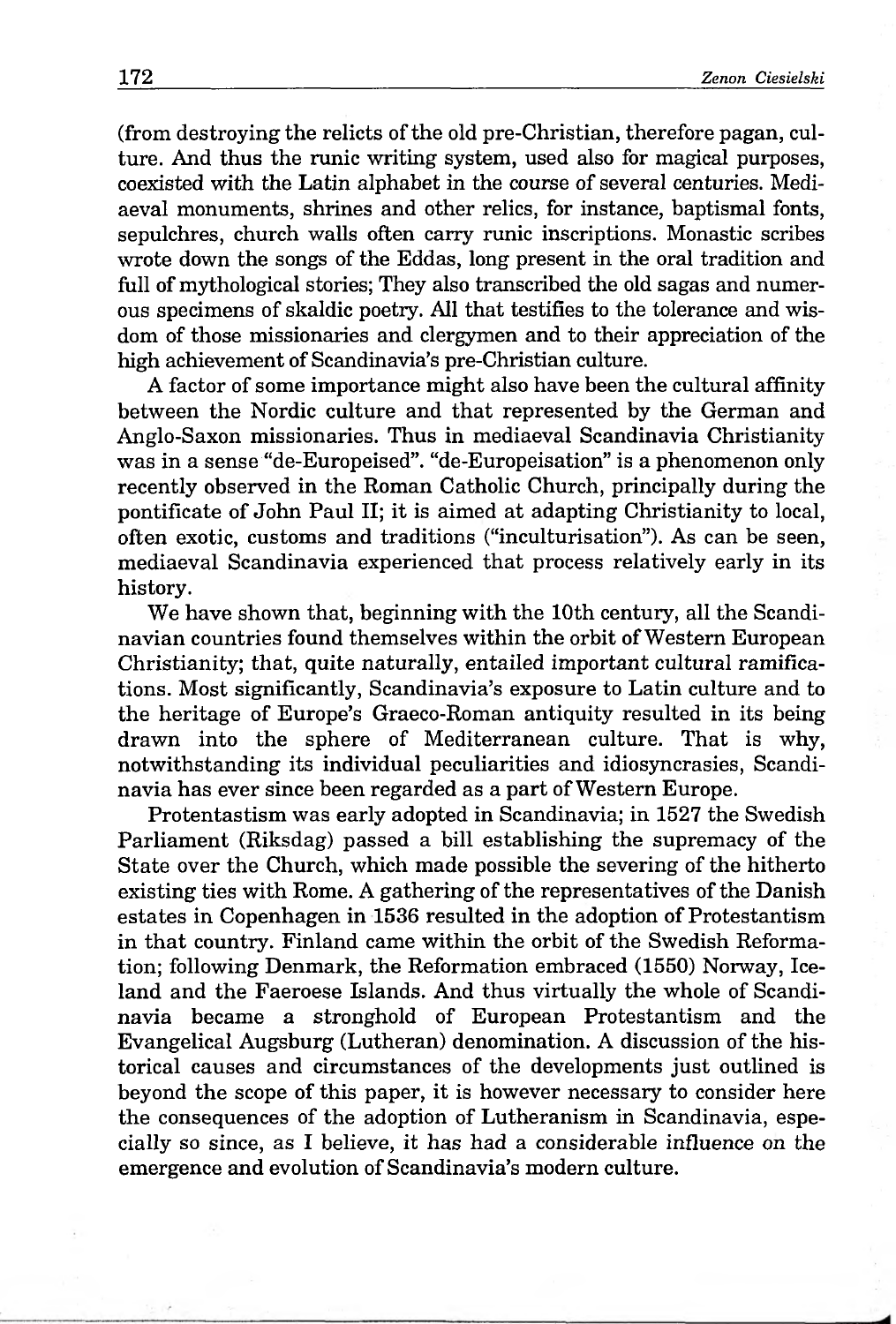*As* we know, the organisational structure of the Protestant Church is decentralised and considerably more "democratic" than that of the strongly centralised and hierarchical Roman Catholic Church. As a result the Lutheran Churches contributed significantly to the démocratisation of the Scandinavian society. At the same time, however, Martin Luther's stand in the matter was definitely anti-individualistic: "There is no deadlier poison or anything more noxious or devilish than a rebel". (Martin Luther, *Wieder die räuberischen und mördischen Rotten der Bauern*, 1525). Lutheranism thus additionally resulted in greater social discipline, a factor of considerable importance in the development of modern democratic societies. That consideration, incidentally, provides a religious justification for Max Weber's well-known contention that market economy developed more successfully in Protestant rather than in Roman Catholic countries; Scandinavia is a good illustration of the validity of Weber's claim.

Lutheranism resulted in the introduction of the vernacular in religious services and rituals, which may have affected the development of Scandinavia's national languages, including – apart from the language of liturgy - the language of literature (Biblical translations). It may also have prevented some languages from becoming completely extinct, a distinct enough possibility in Swedish-dominated Finland.

One should also note that Pietism (end of the 18th century onward) called for a daily reading of the Scripture in all Protestant families; as a result Scandinavian farmers were on the whole literate. That in turn could have affected the general intellectual level of the people at large. It could also account for the affinity between the world of the Bible and art, closer and more profound Scandinavia than elsewhere, a case in point being the titles Ingmar Bergman (1918- ), himself tending towards agnosticism, gave his three films, "The Seventh Seal" (1956), "As in a Mirror" (1960), and "Face to Face" (1975) – all are Biblical quotations.

The greatest significance of Protestantism for Scandinavian culture is, I think, to be found in the fact that that type of theology, with its doctrine of predestination and its exclusion of auricular confession, compelled the believer to confront, face to face, the stem God of the Old Testament. That may have result in the tragic existential vision of the world so characteristic of the Scandinavian North. A philosophical generalisation of that vision is to be found in the writings of Søren Kierkegaard (1813-1855).

The third factor of considerable importance in the development of Scandinavian culture is its predominantly folk character and its folk tradition embodied in its folklore. The social factor is not uniquely Scandinavian; the culture of Poland is, for instance, often described as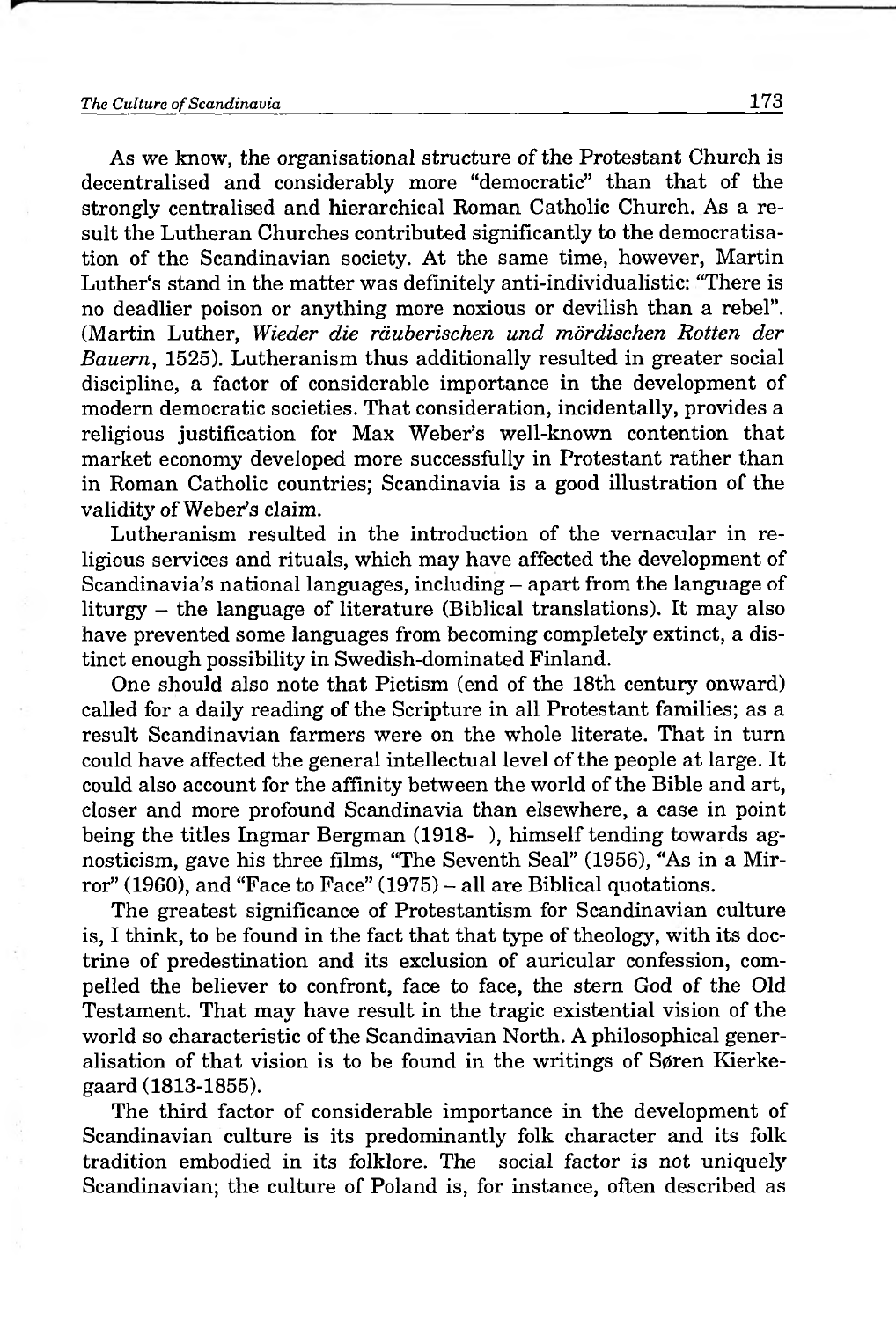shaped primarily by the landed gentry of that country; Spanish culture is viewed as essentially aristocratic in character whereas Bohemian or German culture is seen as that of the middle class. The distinguishing criteria one adopts here depend on the role that those social groups have played in shaping and evolution of modem national cultures regardless of their current status in the social hierarchy.

It is rather important to note here that the Scandinavian farmer has never been as profoundly affected by the system of feudal serfdom and corvee as his counterpart in other European countries, Central-Eastern Europe in particular. Without losing sight of the internal stratification of Scandinavian peasantry as a social group, one nevertheless must admit that its principal representative, the "bone", tilled his own land, was entitled to civil liberties, and, in principle belonged (in the eyes of the law) to an estate equal to those of the gentry, clergy and the middle class.

We must not ignore the importance of folk culture in the regeneration and development of the "younger" national cultures, especially in the Romantic period, for the ideology of the Romanticism called for a fuller appreciation of folk tradition. And thus Scandinavia's folk culture became a recognised part of the region's official culture.

How does the folk tradition, discussed here, manifest itself in the culture of Scandinavia? What is it that testifies to its predominantly folk character? The answer may perhaps be found in the Scandinavians' special attitude to Nature which they tend to see as an integral component of human existence, but also as a potent power that may easily endanger and threaten that existence. At times this unusually close rapport with Nature results in a peculiar kind of mysticism evident, for example, in such literary works as Knut Hamsun's *The Blessing of the Earth* (1917) or Tarjei Vesaas's *The Great Game* (1934). This kind of attitude appears quite typical of peasant mentality.

Folk beliefs and folk stories also account for the fantastic in Scandinavian culture. Trolls, nymphs, sirens and other supernatural beings of Scandinavian folklore are frequently found in the art of the region and in the works of its most prominent writers. Henrik Ibsen's *Peer Gynt* (1867) is an excellent example of a particularly successful adaptation of folklore to literature.

The predominantly folk character of the region under discussion is likewise reflected in Scandinavia's considerable contribution to the world's ethnographical studies and research. It may be interesting to note that ethnographical open-air museums called "skansens" derive their name from the name of such a museum in Stockholm. The Scandinavians have also contributed to the creation and development of the in